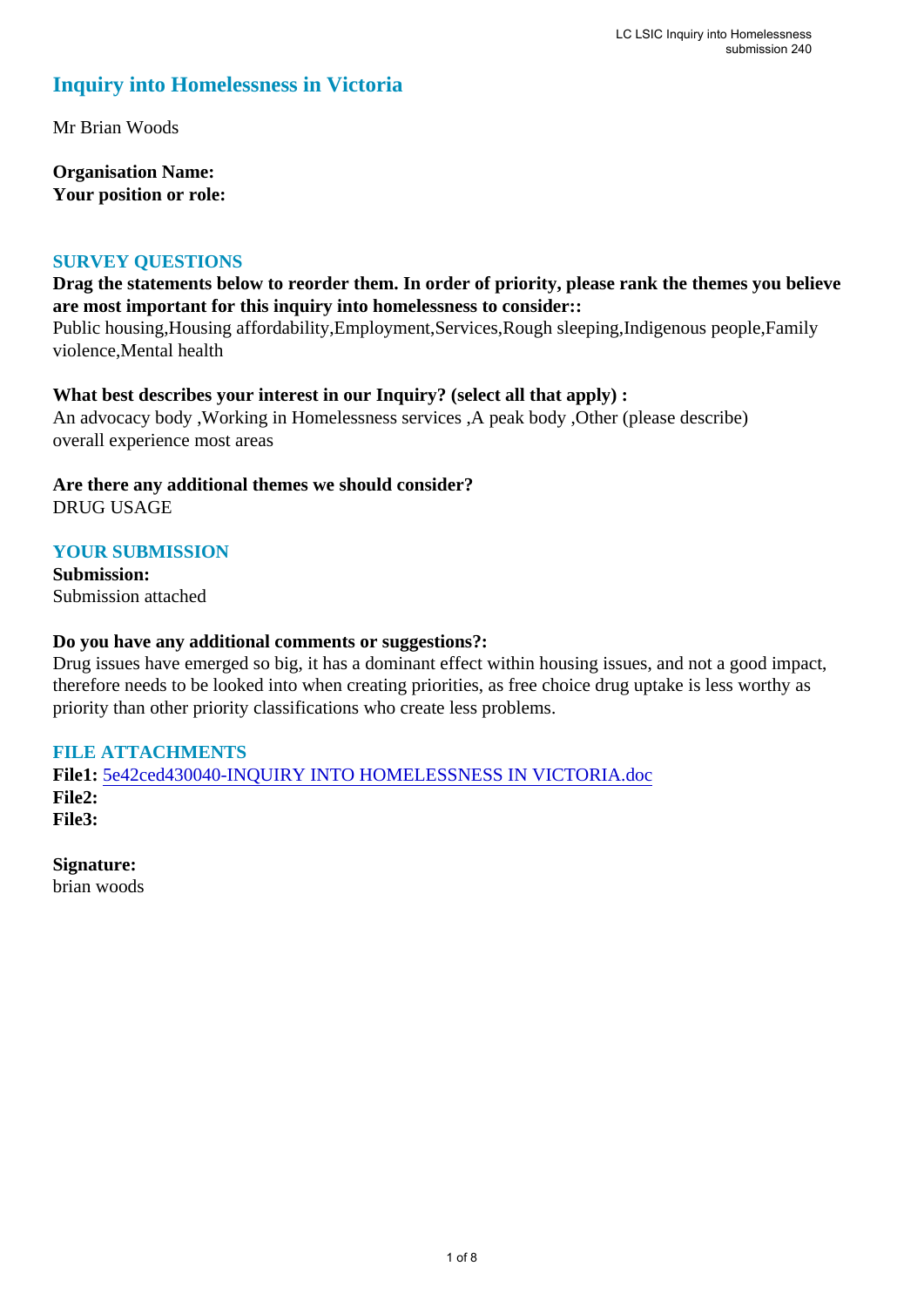# **INQUIRY INTO HOMELESSNESS IN VICTORIA**

### **Key objective**: *solving homelessness and affordability, and priority criteria*

I have assisted the homeless over the years and also am a member of the T.U.V. Tenancy Union Victoria, however, the views in this submission is not related to the views of the TUV, and are from more inner and personal experiences. My mainstay areas of interest are homelessness, tenancy laws, and best priority standards.

The sudden big rise in the uptake of "Ice, meth" has become a very relevant factor in matters of housing and homelessness. Most state housing estates have almost a 90% user percentage per 100 property ratio, and has attracted "as witnessed" and on estate cam footages, a plague of state housing drug user couch surfers, and in-home drug makers/users/sellers. These people live as if they are not housed, they sleep approximately once per 3 days and are the cause of daily police call-outs and property damage. These need to be put far lower on the priority list, as easy housing just assists them to not move forward in life

Before doing anything in regards to housing assistance and priority, one has to weigh up what are urgent needs and what the priority needs are, then balance it with other factors.

Of late, it is often seen that very bad ranked tenants get priority, the new housing wrecked, annoyance to existing tenants or neighbours, many police call outs, drug affected behaviour, and so on, whilst the "street sleeping" non drug user with good prospects of being a good tenant and more appreciative of having housing, seem to be put into low priority for being a better person. It is easy for armchair experts to say give priority to the worst apples by saying they have no hope and no prospects, who rarely appreciate or respect the housing granted to them. Whereby, I personally have seen this theme is all wrong, and the armchair experts would be complaining if those persons were housed next door to them, plus, gifted housing removes incentive for them to get their life in order as it's a pattern, as will describe further on

NSW is starting to drug test state housing applicants and tenants and there is a reason why, as shall be mentioned further down.

New domestic violence criteria. This is not a permanent housing criteria, as most victims are capable like any others to return to usual housing themes and just need temp housing priority not permanent housing priority. Once separated from problem partner there is no long term needs to be justified. These criteria should be altered to transitional housing scheme only, a scheme of subsidised rate housing for a 1 year period only, which is adequate time to save and get back to normal rental, and, still can qualify for standard state housing lists. It is not a gender matter but a circumstance matter. There are even fake claims on partners just to use it to queue jump, with male agreeing to an AVO being falsely laid.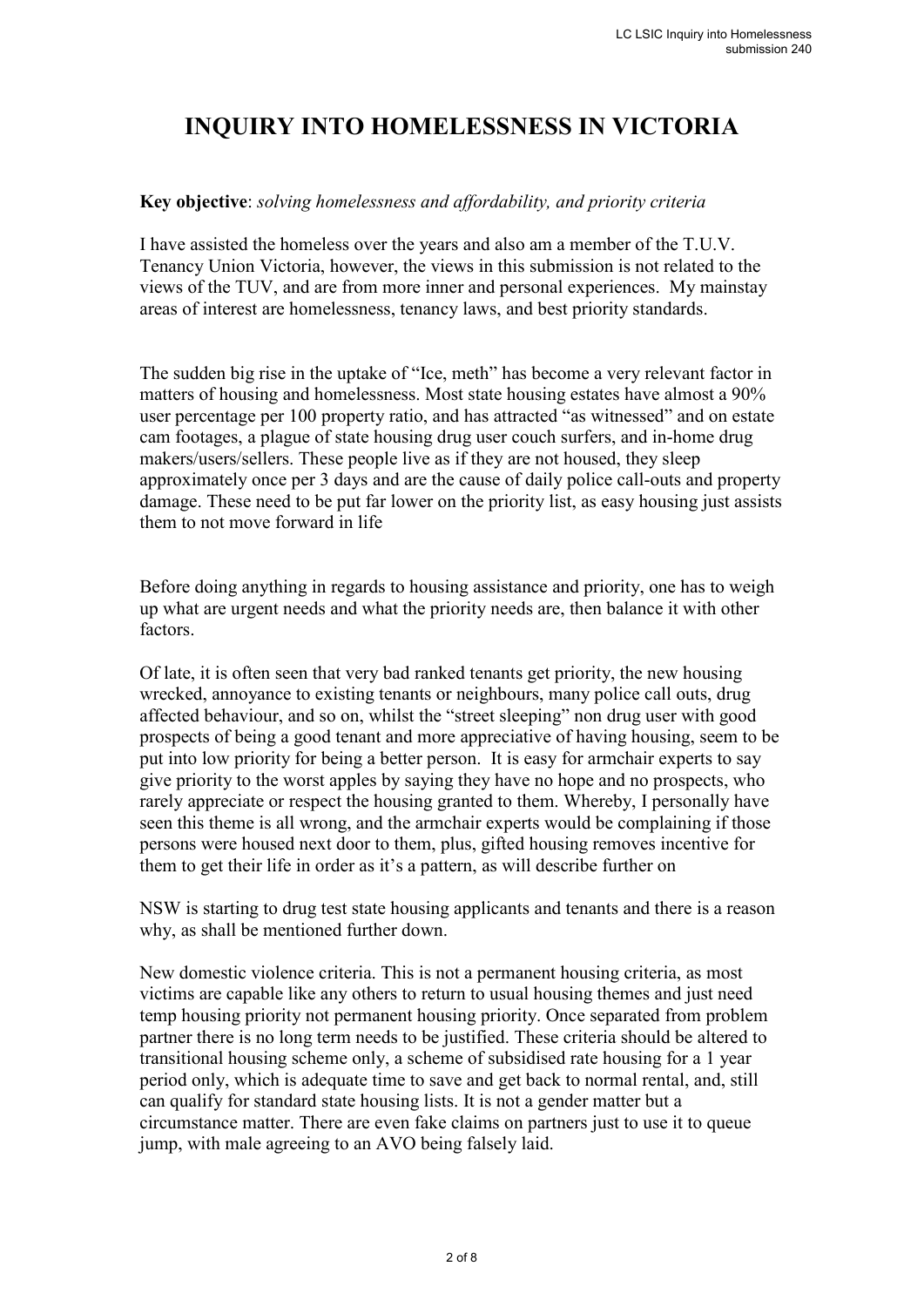Debate has it, that some feel priority should go to those who have no prospect of any type success in life, whilst long term housing priority criteria requires a person must have a long list of failed housing addresses, and on the other hand are the equally homeless with better prospects of getting back to a normal stable life. The sooner is costing a fortune; the latter is hardly a burden at all. The other element is appreciation of being housed, the sooner often fails that, and the latter persons don't.

A close study of those who do not appreciate being given housing, subsidised housing especially. They all mostly showed signs of living as if homeless even when housed, and wouldn't seem to notice much difference if they became homeless again.

There are many street homeless who are homeless because they spend their welfare on drugs and prefer drugs over housing, unless someone gifts them housing, and if direct debit of rent was not available, most those persons when housed would not pay their rent.

When I started up homeless person's org a while back during rental shortage heights, there was a big sudden spike in working mature homeless, but these were like the aforesaid class of domestic violence situations where transitional housing was more suitable than permanent housing assistance whist at same time also eligible for general waiting lists. It amazed me to see a quite well off female friend as a principal assistant of well known upmarket school, too proud to live with friends, saying she faced being homeless during marriage break up property settlements, due to rental shortage.

There is no sign of subsidised housing creating any improvement or future assistance too many of the current high priority criteria cases like drug users and career criminals, indeed they have been costly in many other ways once housed. It is starting to cause govt headaches in its new part private part state housing estates.

Should we not help those who are prepared to appreciate and help themselves? In doing so, sends a message to the others. As currently the opposite is seen to be done. And, who makes the better tenants? Who has prospects of improvement where they might move out of subsidised housing for another to have it?

Is transitional housing a better testing theme, to see if a person inputs rents, behaves and a period to get on their feet and into normal rental housing, and what if after one year they failed to get on their feet or fail to get a rental, then what were the causes, and from those causes are any identifiable to qualify for urgent permanent housing. But, cost of weekly illegal drugs should not be acceptable criteria as that is a self preference choice regardless if an addiction.

Most today's priority cases are on meth, and meth users should be housed among eachother, as their once per 3 days sleep cycle and other issues make it hard to coexist with non meth users

What we need is a very low grade urgent accommodation system, as homelessness breaches two UN Articles. We need state land to create a tent type estate, which is for rough sleepers. A bit like a tent powered site.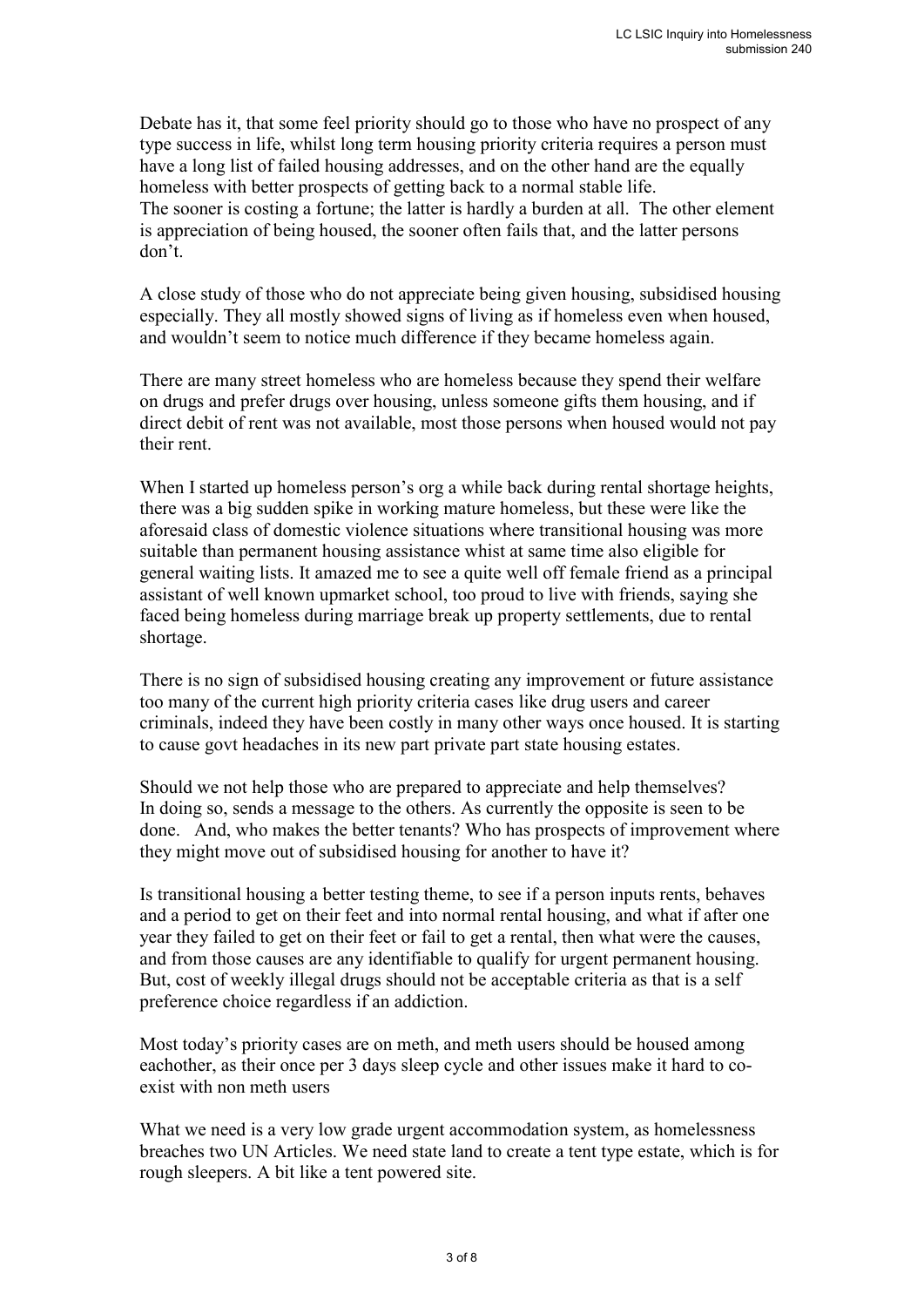Whilst in the aforementioned, interviews can determine patterns and factors including any drug usage, and recommend the level of assistance for that person, such as a basic estate, similar to tent city but with permanent portable living quarters on govt land, may or may not have public or private toilets and laundries, as we are not to encourage such temporary living theme. Or are they better suited in transitional to test if can get on their own feet, or are they worthy of priority permanent subsidised housing.

How easy is it to use State vacant land, dig trenches for wires and pipes, and put either tents or portable rooms, making it a site like a caravan site, some powered-only but can take a tent, some can take a caravan if person has or buys one, others can have a portable room already fitted, and then solve issues like, will toilets or laundry's be private or public, per each various type system. These also are suitable for meth users who only seem to be able to live among other meth users due to their lack of sleep being mutual.

State housing are holding many properties vacant for prisoners, this is a big wastage and has seen many complaints even by the media, and why the reward many are asking. Why not utilise those empty abodes, keep rotating them with a next current vacant home, so if released they have a more current next available home as priority and at all times stays on a list with a next on priority home until released. Usually a good thing as removes them from old networks upon release.

Who really needs housing versus who really deserves housing? The UN Articles say both but that's not always possible. If we house a no hope person ahead of a hopeful person, we are pushing the hopeful person into a no hope zone. So who will most deserve or appreciate being housed, this is the better criteria and sets an example bar for the other class to attain.

I see many people making decisions and policy with no idea of the realities, or falling for hard luck stories, and, are people who would be wanting most people evicted had they been given housing next door to them, a sad reality, and the old state housing stigma is worse than ever, where in Victoria, from mass thousands of complaints, only a handful are taken to VCAT for eviction matters. And it is here, where it is time to reveal I have been homeless but also I am in state housing.

However, let me explain my 7 years here in common state housing flats, an estate of around 7 blocks of flats, around 9 flats each, initially many on more harmless weed drug, a few arguments over buying the weed or getting it on credit, and occasional police call outs, then around 3 years ago everything changed, moreso around the time federal govt taxed cigarettes out of reach of those on the dole, who then found meth was cheaper, suddenly these flats had easily 8 out of every 10 people using meth, and one dealer became many dealers, then many learned how to make their own drugs, dangerous state housing meth labs, hard to detect, but its said it costs around \$25k to special clean such flats or houses. Its not as complex as main drug cooks, as state housing tenants use basics like AAA or Tiny 9v batteries and a few basic chemicals and they have high risk of fire and explosion, as a neighbour, you hear the sheraded knife cutting up the batteries and batteries being dropped and rolling, people having over 40 people come to a flat per day/night, almost all of the 40 have kit bags or back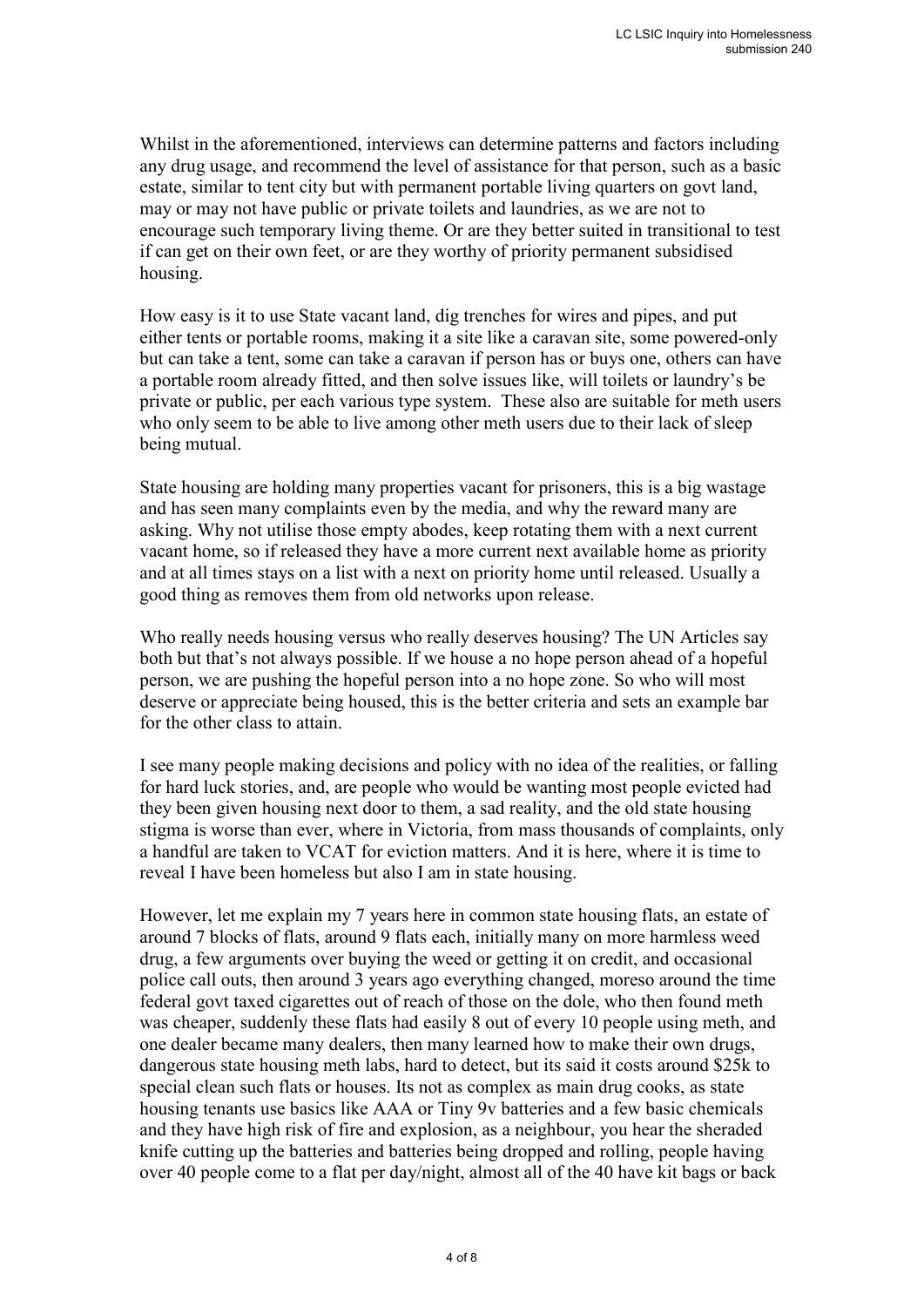packs, not what you take for local visits. Then noise all night as meth stops normal sleep pattern, meth people sleep about once per 3 days usually in early afternoon, and CCTV shows the area like a mice plague of people going from flat to flat from midnight to 6am, many arguments, especially about money for drugs, and with most on drugs they all know eachother as the interest is in-common, where if I have an issue with noise I complain but it will be ignored, but if the meth people have a problem with another's noise, then its doors and windows smashed, and maybe police called, but never is the landlord notified. A good example late night early morning whilst I write this submission, am in a block of 9 where most are on ice, arguments so loud it triggers CCTV not by motion but by noise, 8 people next to me in a 1 br flat, the CCTV size of match box and cheap, but these people are so loud that it sounds like its in my flat when playing back recording, so next, the wasted police resources, police high speed lights flashing stop with skid, then another about half hour later, fast, lights flashing, then about 45 mins later the check up patrol shining spotlights in flats. 3 CARS. The point being, police resources wasted when already overloaded, police almost live here. Usually it's all mostly over drugs or couch surfers being told to move on. The incident grew more, but when I complain to state landlord they say its fine, in fact twice suggested I leave rather than offenders. Favouring drug offenders ahead of good tenants, pretty much backs up what I am saying about getting priorities right.

Even when landlords do tell them to stop any breaches, they continue regardless until offender is fully confident they control the landlord. And, long before this I had much skill in housing, the tenancy Act, case authorities and so on, however this was showing in just 3 years, the whole system, people, and criteria's had changed, but more importantly showed me who does or does not appreciate assistance given to them pertaining to housing. Therefore, in just 3 years, many local house breakers, car thieves, "usually via car jacking or home invasion", many making or selling illegal drugs, a tax evaded industry, and most their welfare goes on drugs as they do not eat much, most have no fridge or TV as the drugs create in mind some other type living world.

How are ice users getting a life? And, are there signs of them getting off ice? There are two known denominators to getting off ice. Whole family shutting them out has been a successful reality check, or losing their accommodation, the latter sometimes takes two lessons. But is what we should strive for the most, whatever gets people back to normal chance of life.

A good example, its now common to sublet illegally, so many are subletting 1 br flats or putting in more than a home was designed to have, not to house them but to make money from them to buy more drugs, and then it's a group awake day and night, in my case saw the last 3 years having to sleep on my lounge-room hard floor as noise all night by sublets at my bed wall made my bedroom uninhabitable, as I write this, 8 people in room adjoining my bedroom wall too noisy to sleep and a 9<sup>th</sup> arrived 1.45 am, took recording though it will be ignored, the landlord inaction is so negligent it need not be mentioned as its too obvious. My point is, with these new drugs comes new attitudes, attitudes not acceptable to be put amongst non meth users or workers who need sleep. They live like housing, seems like its like it's a bit of grass with a tent on it and part like a community centre with many drop-ins per day, not friendships as they often argue heavily. So what I am saying is in last 3 years we are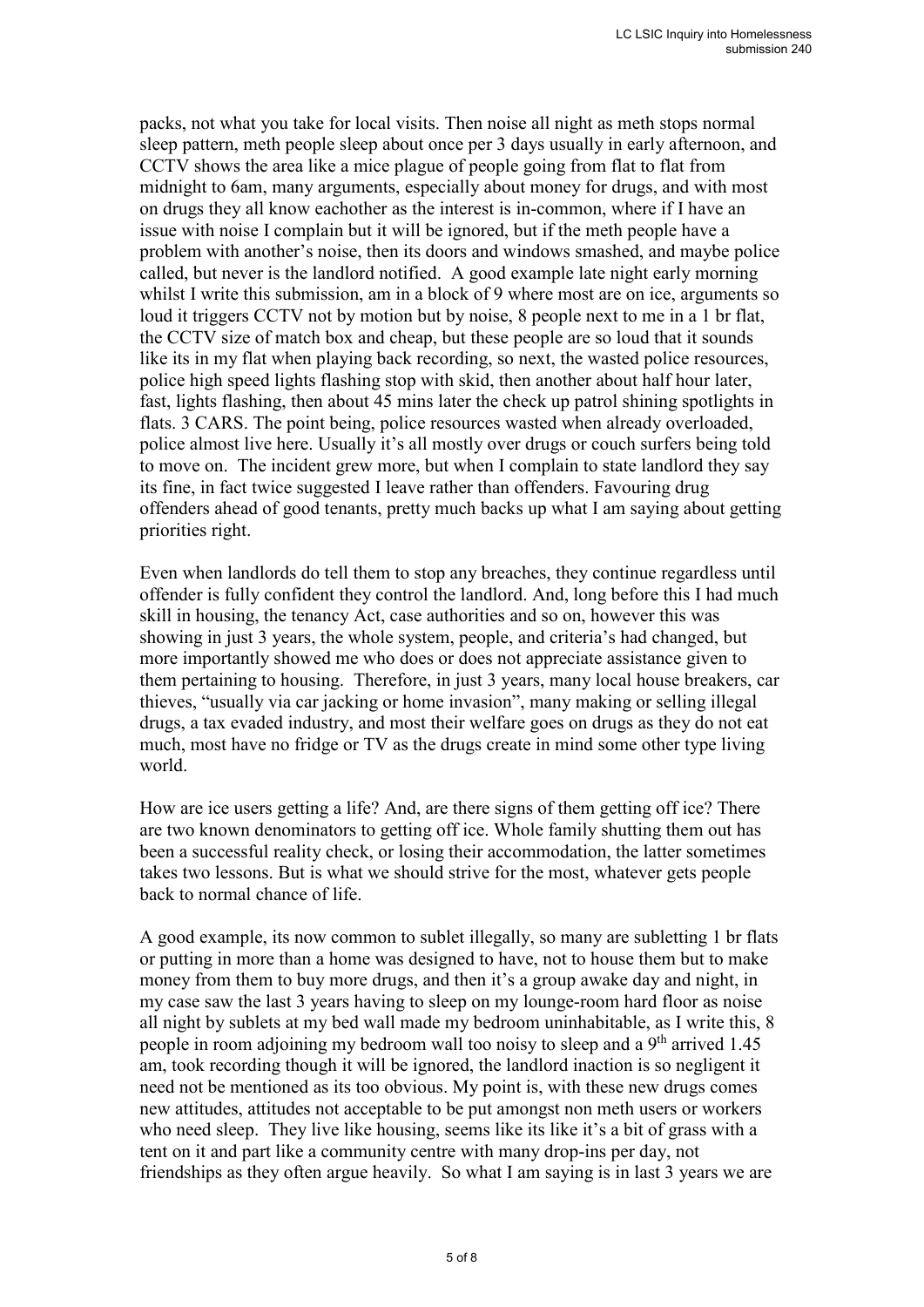dealing with a totally different set of situations and criteria's. Indeed, we have been gifting meth use big rewards with the only result being trouble in return and no appreciation or respect.

The making of meth in most the subsidised or emergency accommodation situations and costs of clearing it, led NSW Govt to start drug testing their state housing tenants, and when kicked out, their chances of sorting their real life out, gets much higher, as they will leech anything until all is exhausted like family, friends, housing, then they make the reality check. In other words, like surgery, be cruel to be kind is the cure for most common drug use types.

Migrant and refugee queue jumping. I make no apologies for not sharing some peoples sensitivities on this subject, It is hard to justify how either are in any worse position than an existing street sleeper homeless person, and is almost hypocritical to bring people here if we do not have enough housing for them, as any home they get, was destined to an existing homeless had we not allowed them here. Some may argue a family who the main bread winner loses their job is in just as much need. The new English language assurance policy gives good odds of employment, I think this too is another classification where only transitional housing should be eligible for one or two years as there are no long term proven obstacles, but still eligible for general waiting list

It is unfortunate to have to tell this cold hard truth, but today's homeless are different to past days, most find drugs more appealing than housing and do not even try to get their life back on track, and most their alleged mental health is really just bad attitude and not anything malfunctioning in the brain, and bad attitude is diagnosed wrongly as mental illness. We need to face this is true in most modern cases, and it is time it was taken on board. People would need to do far more to convince me they will help themselves get life back on track. The new era should be priority for those prepared to help themselves along side any assistance given. If one is going to be a good advocate then they are of no use if fooled or used. It is very expensive to subsidise cheaper rents, however, damage to property by the modern type tenants like state housing with most on meth, and saw a massive increase in severe damage to properties, too many persons in those properties, including illegal sub-lets which must always be discouraged. Tell them, you do your part and show you're off drugs and we will reward it with starting a housing process, but keep an ouster clause of 5 years in case they return to drugs. We do not have enough housing without making the type of entities I first mentioned. Drugs like meth, and, attitude issues are the main problems, homeless are a by-product within those themes and is made worse by rewarding those problems. I seriously believe tent estates are the best to offer to drug users with monitoring of drug usage and allow progression for those who make effort to get off and stay off drugs. There is no sign in near future of policing the drug problems, therefore they will grow bigger.

My experience amongst so many, indicates they are more suited living together than to be placed with non drug user tenants.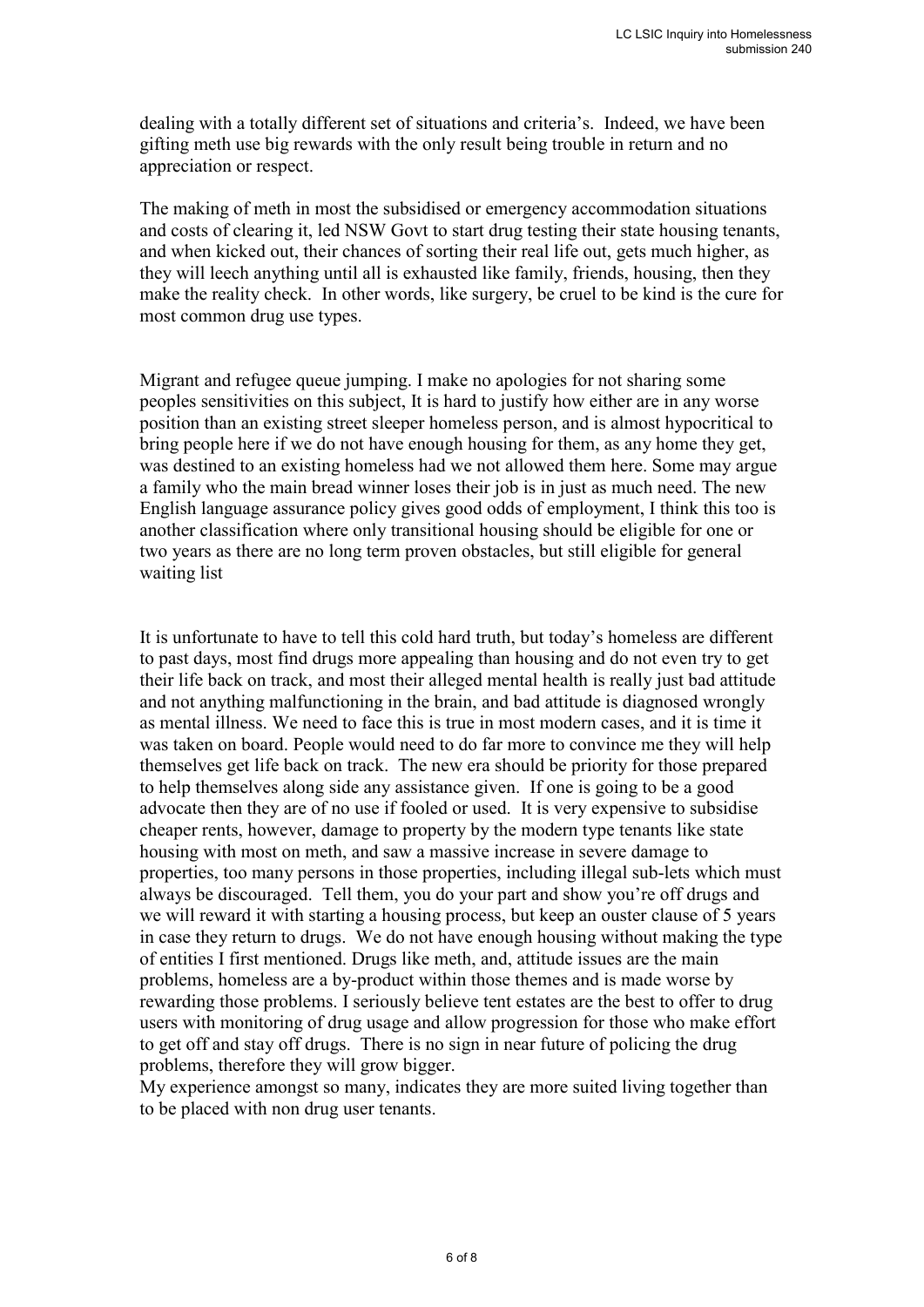State housing needs much in the way of changes, and that will help a lot, but requires an active minister and housing director and toss the social pity book out the window. Moreso as the state is selling mass housing stock silently, but not so silent that it wont be on the records, and its new stock only a few go to state housing and most are sold to private, whilst each new lot required prior tenants to need re-housing thus hardly any new housing places at all. So, should we be looking for a federal model, or do we have lazy state departments, however I will not comment on those here.

We have very poor priority criteria in regards to homeless issues, several priority criteria which need to be downgraded to transitional assistance only

We are ignoring the entry of meth and what it does and causes, and the value of giving these people housing when others are more deserving and appreciative

Drugs are a big player in the homeless numbers, as meth makes their minds not really see themselves as homeless, it indeed induces them to preference buying meth ahead of paying rent or share lodging fee. Gifting them housing will not change their life for the better, it will make them secure to stay off the track.

I think we should adopt the following, though Governments never adopt things that require extra work.

- 1. Drug test all people seeking urgent, priority, or emergency accommodation
- 2. Drug users or those who show drugs in tests, are to go onto the most basic type emergency accommodation list and told that getting off drugs will elevate what level of accommodation they might get.
- 3. Every emergency or priority housing tenant should first do a year or two in transitional housing before becoming eligible to permanent home
- 4. Referral social worker programs trained to focus on solving drugs issues, likely try get families involved, and transitional housing to not be among regular user's housing estates. And assistances to get work.
- 5. Non drug user priority cases, start off in transitional premium, with no rent direct debit, to test their payment ability, as its too easy to just direct debit, as during the self period of payment it will expose addictions like drugs or gambling problems and may need deeper case interventions.
- 6. After 5 above, all subsidised housing who receive welfare, must mandatory agree to direct debit of their welfare or face losing the subsidised property
- 7. It sickens me to watch young mothers bring little babies and kids to buy meth from locals, therefore parents with young kids who test positive to meth etc should be made to have federal govt welfare trial card, in which can also debit rent, so as to avoid serious neglect of children, as most welfare and family payment goes on drugs, parents rarely cook, schooling and sleep disturbed by many blow in's, and often spent at pokies.